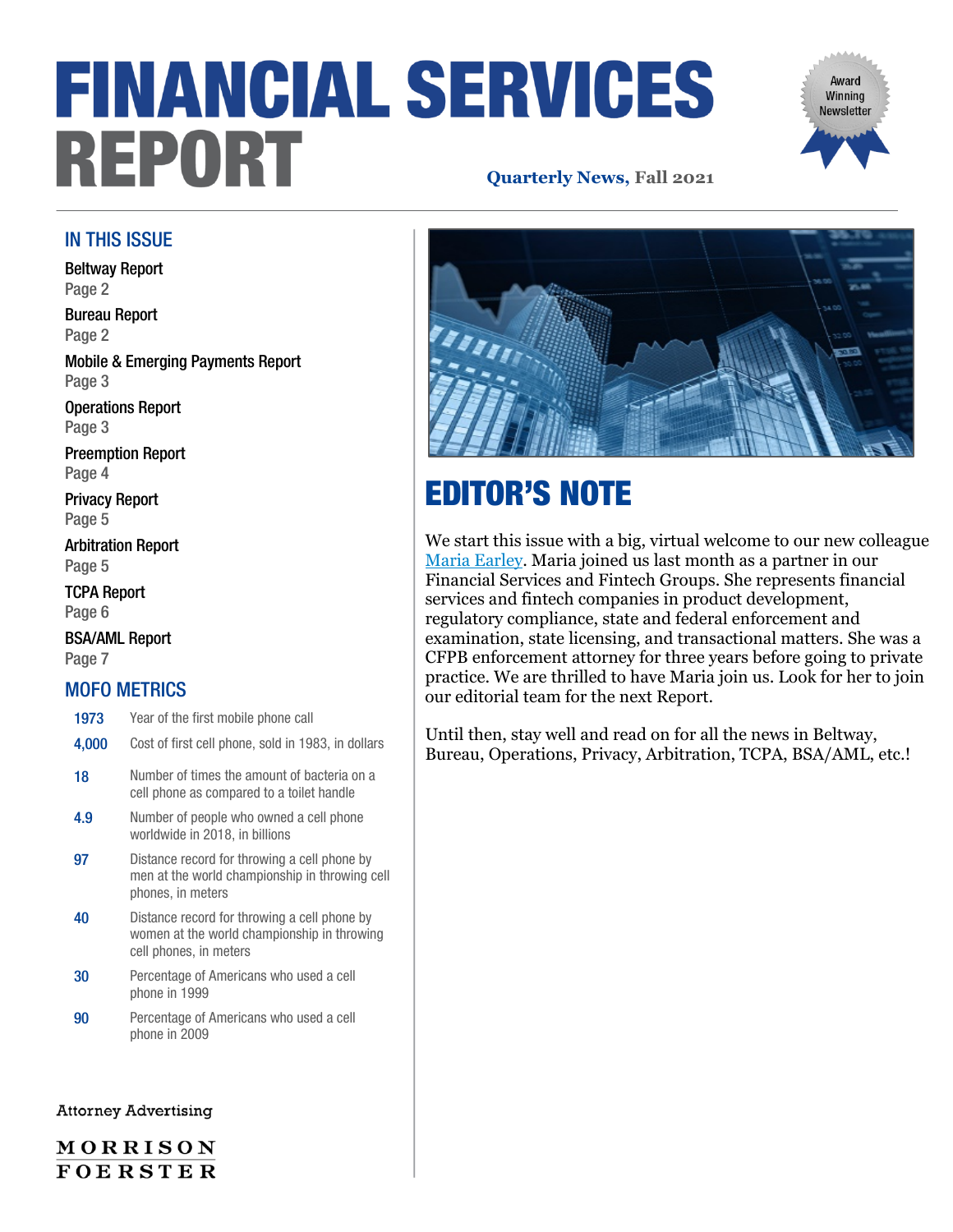### BELTWAY

### It's a Third-Party Risky Business

The OCC, FDIC, and FRB issued [proposed interagency](https://www.govinfo.gov/content/pkg/FR-2021-07-19/pdf/2021-15308.pdf)  [guidance](https://www.govinfo.gov/content/pkg/FR-2021-07-19/pdf/2021-15308.pdf) to assist financial institutions (including fintechs) with risk management issues related to third-party relationships. The proposed interagency guidance sets forth a framework for financial institutions to develop sound risk management principles based on, among other things, the nature, complexity, and risk level of any thirdparty relationship. The proposed interagency guidance was published shortly after the FRB [issued a memo](https://www.federalreserve.gov/newsevents/pressreleases/files/bcreg20210713a2.pdf) seeking approval to publish the guidance in the *Federal Register*. The agencies requested public comment on the proposed guidance, which must be received by September 17, 2021.

*For more information, contact Jeremy Mandell at [jmandell@mofo.com.](mailto:jmandell@mofo.com)*

### No Deal! We Want Repeal . . . of the OCC True Lender Rule

President Biden signed a Congressional Review Act resolution rescinding the [OCC True Lender Rule,](https://www.occ.gov/news-issuances/federal-register/2020/85fr68742.pdf) a brightline rule issued in October 2020 to simplify the standards governing when a traditional bank in a partnership with a non-bank is the "true lender." The rule provided that a bank is the true lender if, as of the date of origination, it: (1) is named as the lender in the loan agreement; or (2) funds the loan. The effect of the repeal is to revert to the patchwork of judicial decisions that predated the OCC's bright-line standard.

*For more information, read our [Client Alert](https://www.mofo.com/resources/insights/210701-president-biden-repeals-occ.html) or contact Crystal Kaldjob a[t ckaldjob@mofo.com.](mailto:ckaldjob@mofo.com)*

### Rinse, Repeal . . . the OCC Community Reinvestment Act, and Repeat

The OCC [announced](https://www.occ.gov/news-issuances/news-releases/2021/nr-occ-2021-76.html) that it plans to rescind the Community Reinvestment Act (CRA) rule it issued in May 2020. The [proposal](https://www.occ.gov/news-issuances/federal-register/2021/nr-occ-2021-94a.pdf) to rescind comes more than a year after the controversial rulemaking in which the OCC deviated from the nearly uniform lockstep approach to CRA rules jointly issued by the FRB and FDIC. Each of these agencies issued an [interagency statement](https://www.federalreserve.gov/newsevents/pressreleases/bcreg20210720a.htm) in July 2021 reconfirming their commitment to work together to jointly issue a set of rules aimed at modernizing the CRA framework in a way that is responsive to the rapidly changing consumer banking landscape.

*For more information, contact Jeremy Mandell at [jmandell@mofo.com.](mailto:jmandell@mofo.com)*

### <span id="page-1-0"></span>BUREAU

### Return of the MLA Exam

The CFPB will be resuming its examination of supervised financial institutions for violations of the Military Lending Act (MLA). In 2018, the CFPB discontinued examinations of financial institutions for MLA compliance after CFPB leadership took the position that the Bureau lacked such examination authority. Now under new leadership, the CFPB is once again changing course and will be resuming MLA exams. The CFPB issued an [interpretive rule](https://www.govinfo.gov/content/pkg/FR-2021-06-23/pdf/2021-13074.pdf) that explains its rationale for resuming MLA examinations, citing the authority given to the CFPB under the Consumer Financial Protection Act and the MLA enforcement scheme.

#### *For more information, contact Maria Earley at [mearley@mofo.com](mailto:mearley@mofo.com)*.

### Blog Now, Pay Later

In response to the recent explosion of buy now, pay later (BNPL) credit products, the CFPB has published [a blog](https://www.consumerfinance.gov/about-us/newsroom/cfpb-confirms-effective-date-for-debt-collection-final-rules/)  [post](https://www.consumerfinance.gov/about-us/newsroom/cfpb-confirms-effective-date-for-debt-collection-final-rules/) warning consumers about the risks of these products. In the post, the CFPB warns that BNPL products could lead a consumer to take on more debt than the consumer can handle, may not help consumers improve their credit scores, can carry late fees, and do not have the same consumer protections as other types of credit, such as credit card dispute rights. The CFPB does note in the blog, though, that BNPL alternatives may be less favorable.

*For more information, contact Crystal Kaldjob at [ckaldjob@mofo.com.](mailto:ckaldjob@mofo.com)*

### No Delay of Debt Collection Rules

The CFP[B announced](https://www.consumerfinance.gov/about-us/newsroom/cfpb-confirms-effective-date-for-debt-collection-final-rules/) that it will not be delaying the November 30, 2021, effective date for two final rules issued under the FDCPA. In April 2021, the CFPB issued a proposal to delay the effective dates by 60 days. The CFPB, however, has now determined that a delay is unnecessary. The two rules, which will take effect on November 30, 2021, deal with a variety of issues, including debt collection communications, the disclosures debt collectors must provide at the beginning of collection communication, debt collectors' ability to sue or threaten to sue on time-barred debt, and the steps debt collectors must take before reporting information about a debt to a consumer reporting agency.

*For more information, contact Calvin Funk at [cfunk@mofo.com.](mailto:cfunk@mofo.com)*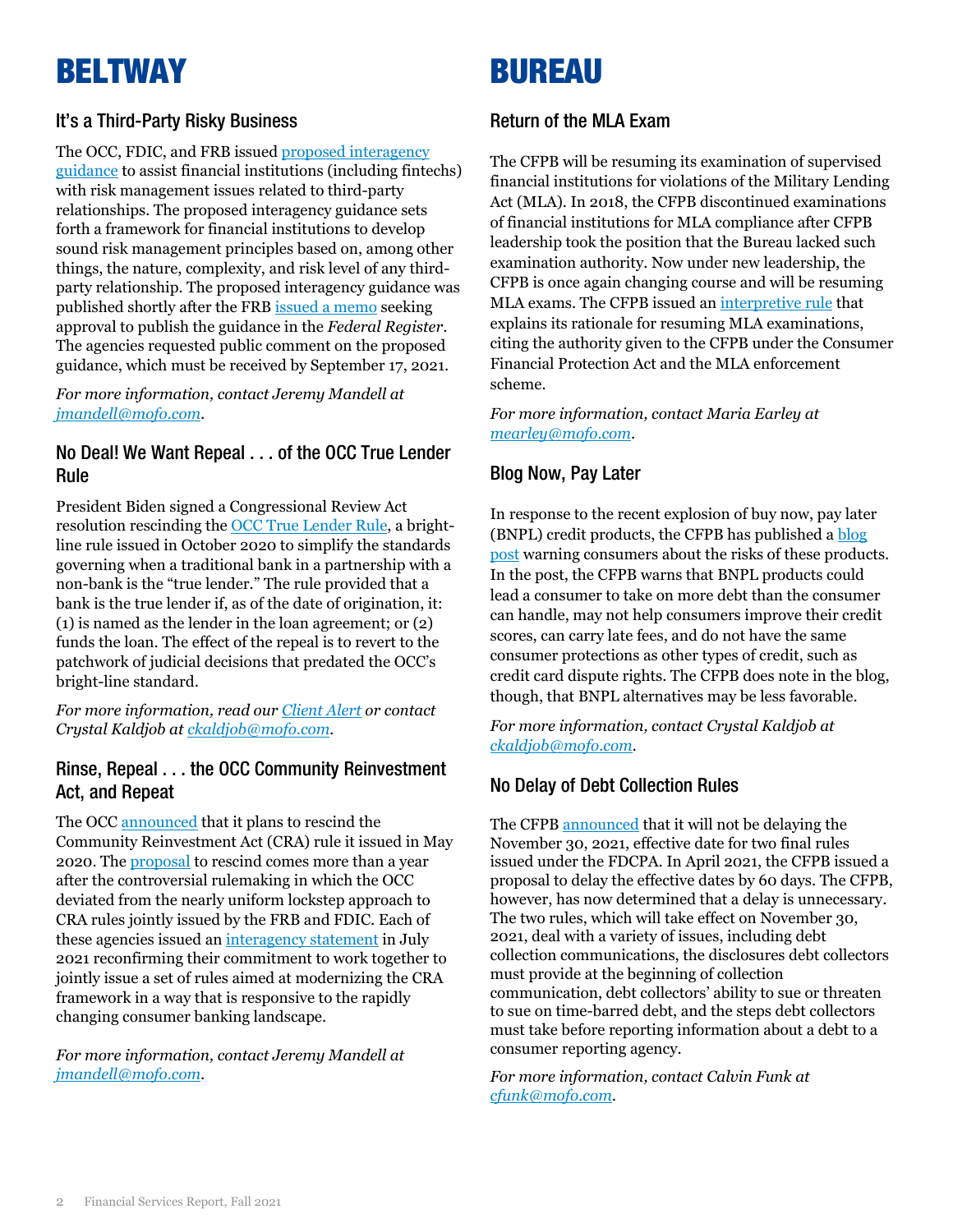### Do Not Pass Go, Do Not Collect Penalties

In 2014, the CFPB filed a lawsuit against a law firm alleging that the defendants engaged in violations of the Consumer Financial Protection Act and Regulation O in connection with the law firm's debt-relief and mortgagerelief services. After a bench trial, the federal trial court ruled in favor of the CFPB and ordered the defendants to pay \$59 million in fines and restitution. On appeal, the Seventh Circuit [affirmed](https://fingfx.thomsonreuters.com/gfx/legaldocs/zdpxoyrkevx/BANKING%20CFPB%20ATTORNEYS%20opinion.pdf) the trial court's finding that the law firm and attorneys were not engaging in the practice of law in their work on mortgage-relief services, so the CFPA applied to them. However, the Seventh Circuit reversed the trial court's injunction barring the defendants from offering debt-relief services, finding the services were not a "complete sham." The Seventh Circuit also vacated the trial court's imposition of fines and restitution, directing the trial judge to reconsider in light of the Supreme Court's ruling in *Liu v. SEC*.

*For more information, contact Jessica Kaufman at [jkaufman@mofo.com.](mailto:jkaufman@mofo.com)*

### <span id="page-2-0"></span>MOBILE & EMERGING PAYMENTS

### Invitation Only? FRB Develops Framework for Access

With the continued march of fintech, the Federal Reserve Banks have received increasing requests for access to their payments systems from neobanks and fintechs that challenge the traditional bank model. The FRB issued a [request for information and comment](https://www.govinfo.gov/content/pkg/FR-2021-05-11/pdf/2021-09873.pdf) on proposed Account Access Guidelines, which would create a framework for how the Federal Reserve Banks would determine whether an institution could gain access to FRB services. The FRB's goal is to construct a uniform and transparent framework to ensure that each Federal Reserve Bank applies uniform principles and factors in evaluating these requests. The proposed Guidelines list six principles that will guide the Federal Reserve Banks when evaluating institutions, most of which are centered on mitigating the risk to the Federal Reserve Banks, the U.S. financial system, and the applying institution.

*For more information, please contact Jeremy Mandell at [jmandell@mofo.com](mailto:jmandell@mofo.com)*.

### States Crack Down on Banking Terminology

Can a digital platform imply that it is a "bank" when it provides access to bank accounts and payment services in partnership with a chartered banking institution? California and Illinois are now on record with a firm "no." Both the California Department of Financial Protection and Innovation (DFPI) and the Illinois Department of Financial and Professional Regulation (IDFPR) cracked down on settlements with a digital platform relating to the platform's use of the term "bank." Both agencies found language in a platform's advertisements and websites to be misleading because the platform called itself a bank. Both th[e DFPI](https://dfpi.ca.gov/wp-content/uploads/sites/337/2021/04/Admin.-Action-Chime-Financial-Inc.-Settlement-Agreement.pdf) and [IDFPR](https://www.idfpr.com/banks/cbt/Enforcement/2021/2021%2003%2025%20Chime%20-%20IL%20Settlement%20Agreement%20and%20Consent%20Order.pdf) settlement agreements require the digital platform to include a disclaimer where there is reference to banking and to state that its banking services are provided through partnerships with state-licensed banks. The IDFPR settlement also required payment of a \$200,000 civil penalty.

*For more information, contact Trevor Salter at [tsalter@mofo.com](mailto:tsalter@mofo.com)*.

### Fintech on Their Mind

In addition to the proposed interagency guidance on bank relationships with third parties, discussed above, the Bank for International Settlements (BIS) [released](https://www.bis.org/publ/bisbull45.pdf) a bulletin calling for increased scrutiny of fintechs. Because of their widespread use by consumers and recent growth, the BIS advised that fintechs should more clearly be subject to preexisting bank regulations.

*For more information, please contact Crystal Kaldjob at [ckaldjob@mofo.com.](mailto:ckaldjob@mofo.com)*

# <span id="page-2-1"></span>**OPERATIONS**

### Cryptocur-Risky

The Basel Committee on Banking Supervision has proposed that a 1,250% risk weight be applied to a bank's exposure to cryptocurrencies like Bitcoin. That rate is the highest risk weight that can be applied to an asset, reflecting the Basel Committee's concern about cryptocurrency's price volatility and potential for use in illicit activities like money laundering. In practice, this would mean that a bank would be required to hold a dollar in capital for each dollar's worth of cryptocurrency on its asset sheets, based on an 8% minimum capital requirement. Under the current proposal, digital tokens with values tied to standard assets and stablecoins, among other assets, would be subject to a lower risk rate. According to the Basel Committee's [report,](https://www.bis.org/bcbs/publ/d519.pdf) the proposed rate will be subject to public comment before it goes into effect.

*For more information, contact Barbara Mendelson at [bmendelson@mofo.com](mailto:bmendelson@mofo.com)*.

### Small Banks Receive a Boon

The Biden administration **announced** its plan to disburse \$1.25 billion to hundreds of community lenders to help spur the economic recovery process for social groups and small businesses who have been disproportionately affected by the coronavirus pandemic. The recipients, many of whom experienced difficulties obtaining loans from larger financial institutions during the pandemic, will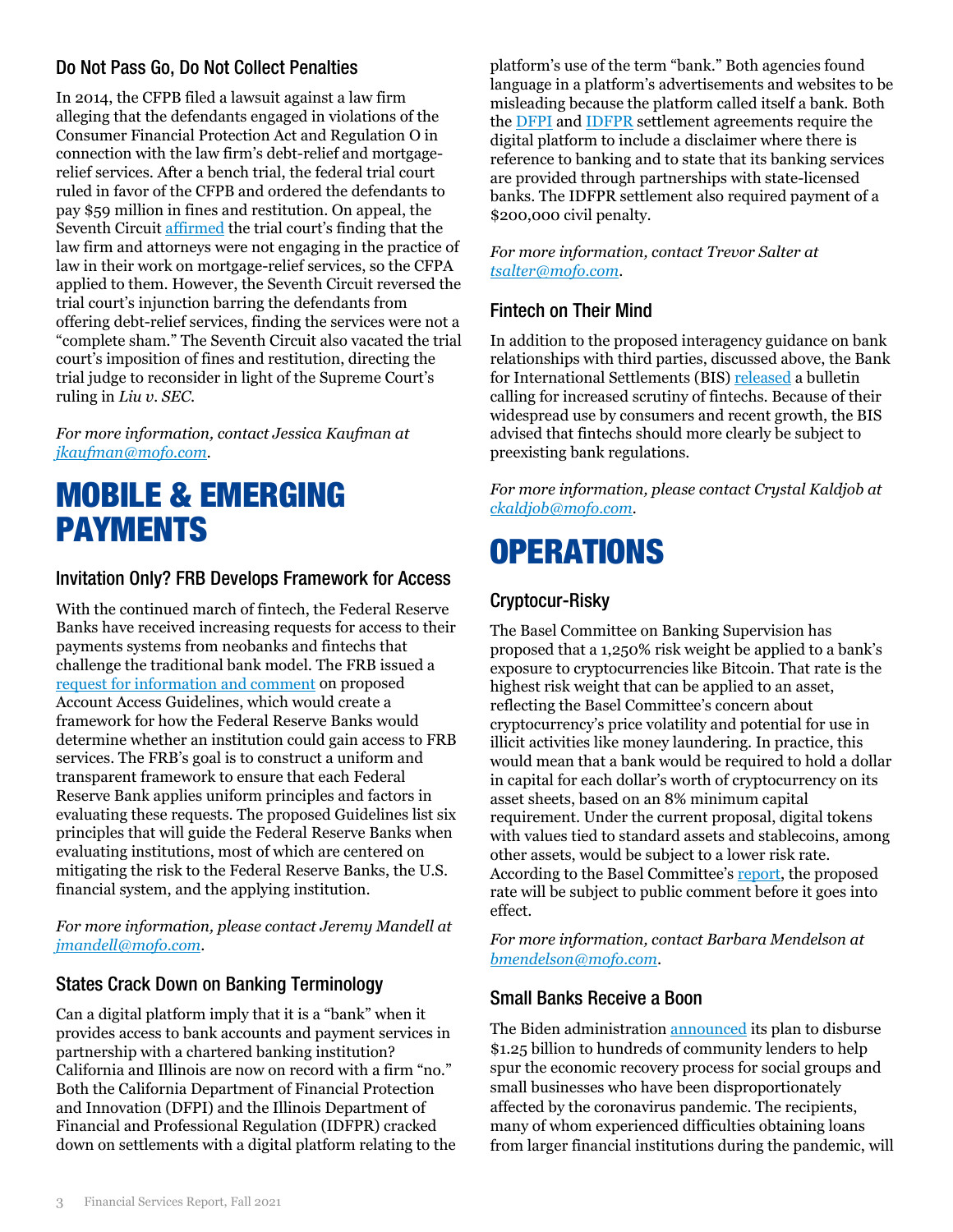receive up to approximately \$1.8 million each. Funding for the lending program comes from a \$12 billion allotment for community lenders in the [Consolidated Appropriations](https://www.congress.gov/116/bills/hr133/BILLS-116hr133enr.pdf)  [Act, 2021.](https://www.congress.gov/116/bills/hr133/BILLS-116hr133enr.pdf) Also included in the package is a \$9 billion allotment for the Emergency Capital Investment Program and approximately \$1.75 billion for minority lenders.

*For more information, contact Crystal Kaldjob at [ckaldjob@mofo.com.](mailto:ckaldjob@mofo.com)*

### Gotta Keep 'em Separated

President Biden urged the Justice Department and federal regulators to tighten their scrutiny of proposed bank mergers as part of a broader Executive Order intended to encourage competition across the economy. The move comes against the backdrop of what has long been a favorable environment for bank consolidation, as federal agencies have not formally denied a proposed bank merger in more than 15 years. In a [written statement,](https://www.whitehouse.gov/briefing-room/statements-releases/2021/07/09/fact-sheet-executive-order-on-promoting-competition-in-the-american-economy/) the White House expressed its concern that "[e]xcessive consolidation raises costs for consumers, restricts credit for small businesses, and harms low-income communities." The shift could dampen what appeared to be an energetic renewal in dealmaking, as there were 26 proposed bank mergers in the month of June, more than any month since September 2019.

*For more information, contact Henry Fields at [hfields@mofo.com.](mailto:hfields@mofo.com)*

### OCC Makes Moves on Climate Change

The OCC continues its focus on climate change with the announcement of two developments. First, the OCC [announced](https://www.occ.gov/news-issuances/news-releases/2021/nr-occ-2021-78.html) the appointment of a Climate Change Risk Officer "to expand the agency's capacity to collaborate with stakeholders and to promote improvements in climate change risk management at banks." The agency also announced its membership in the Network of Central Banks and Supervisors for Greening the Financial System (NGFS), an association of central banks and peer supervisors dedicated to developing climate risk management in the financial sector. Acting Comptroller Michael Hsu noted that "[p]rudently managing climate change risk is a safety and a soundness issue" and suggested that these two moves "will enable the [OCC] to be more proactive in accelerating the development and adoption of robust climate change risk management practices, especially at the larger banks." These announcements are part of recent OCC attempts to manage the financial risks of climate change, improve energy efficiency, and reduce the agency's climate footprint.

*For more information, contact Barbara Mendelson at [bmendelson@mofo.com.](mailto:bmendelson@mofo.com)*

### <span id="page-3-0"></span>PREEMPTION

### Go Directly to State Court

A federal court in Los Angeles held that a national bank had not established a basis for federal court jurisdiction based on a complete preemption or visitorial powers theory. *People v. Credit One Bank, N.A.*, No. EDCV 21-872 JGB, 2021 WL 3130045 (C.D. Cal. July 23, 2021). District Attorneys from four counties had filed a complaint against a national bank in state court alleging violation of the California Unfair Competition Law (UCL) based on an alleged violation of the state debt collection statute. The national bank removed the case to federal court on grounds that the NBA completely preempts the state claim and that the DAs' suit was an improper exercise of visitorial powers. The court rejected both arguments, finding only usury claims are completely preempted and that the Supreme Court's ruling in *Cuomo v. Clearing House Ass'n*, 557 U.S. 519 (2009) that a state AG could bring suit without running afoul of visitorial powers applied to the DAs as well.

*For more information, contact Nancy Thomas at [nthomas@mofo.com.](mailto:nthomas@mofo.com)*

### Not[ice] So Fast

A federal court in Wisconsin found that a state statute requiring lenders to provide notice of delinquency and an opportunity to cure was preempted by the NBA as to a non-bank purchaser of a delinquent account from a national bank. *Lako v. Portfolio Recovery Assocs.*, No. 20 cv-355-wmc, 2021 WL 3403632 (W.D. Wis. Aug. 4, 2021). The court noted that several courts had found state notice requirements are not preempted by the NBA. But the state statute at issue also required a right to cure, which the court found "goes beyond debt collection and sets conditions on the lending relationship between the creditor and the borrower," and therefore is preempted. The court also found that a non-bank assigned a debt from a national bank is also exempted from the requirements of the state statute because an assignee steps into the shoes of the national bank assignor.

*For more information, contact Nancy Thomas at [nthomas@mofo.com.](mailto:nthomas@mofo.com)*

### An Employment Angle

The Federal Home Loan Bank of Des Moines (FHLB) fired its chief information security officer, and she filed suit alleging sex discrimination, harassment, and retaliation in violation of Title VII and the state Civil Rights Act. She also alleged state common law claims. The FHLB argued that her state statutory and common law claims were preempted by the "dismiss at pleasure" provision in the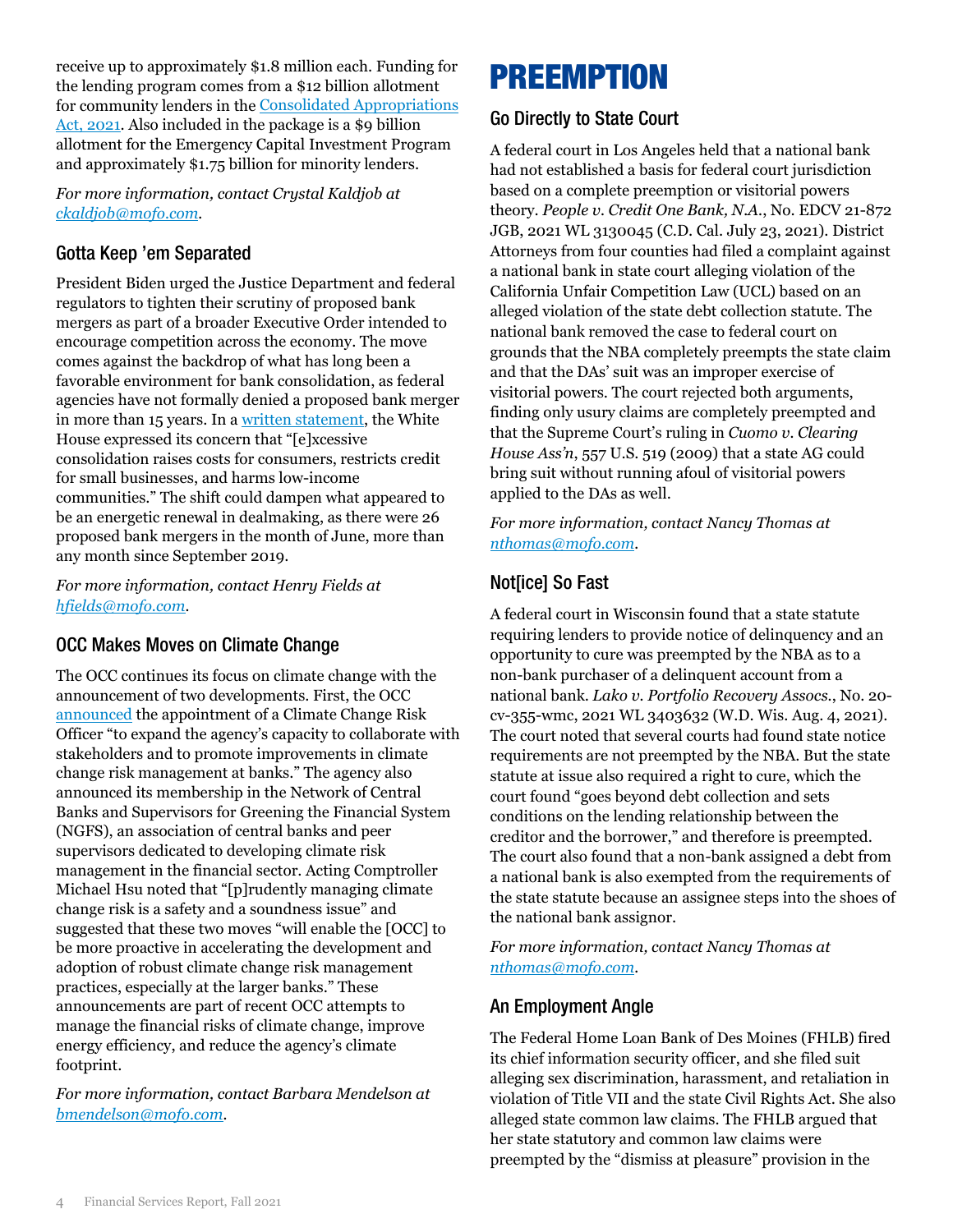FHLB Act. The court agreed in part, finding the state statutory claim was preempted to the extent it imposed obligations that were in direct conflict with Title VII and that the common law claims were preempted because they had no federal law counterparts. *Betz v. Federal Home Loan Bank of Des Moines*, \_\_ F. Supp. 3d \_\_, No. 4:21-cv-00022, 2021 WL 3046888 (S.D. Iowa July 19, 2021). The court reasoned that allowing a joint federal/state system of enforcement of anti-discrimination laws was consistent with Congress's intent of creating uniform regulations, while allowing state common law claims without any federal analog would frustrate that purpose and create a patchwork of state laws.

<span id="page-4-0"></span>*For more information, contact Nancy Thomas at [nthomas@mofo.com](mailto:nthomas@mofo.com)*.

### PRIVACY

### Colorado Joins the Club

Colorado became the third state to enact a comprehensive consumer privacy law. The Colorado Privacy Act (CPA) will become operative on July 1, 2023. The CPA imposes distinct obligations on data "controllers" (i.e., businesses that determine the purpose and means of processing personal data) and "processors" (i.e., businesses that process personal data on behalf of a controller). The CPA includes individual rights similar to those provided by the California and Virginia privacy laws, including the right to access, correct, and delete personal data. It will also permit consumers to opt out of the processing of their personal data for purposes of targeted advertising, sale, or profiling in furtherance of decisions that produce legal or similarly significant effects. The CPA will not apply to financial institutions or their affiliates that are subject to the GLBA.

*For more information, contact Nathan Taylor at [ndtaylor@mofo.com](mailto:ndtaylor@mofo.com) or read our [Client Alert.](https://www.mofo.com/resources/insights/210609-colorado-consumer-privacy-bill-passes.html)*

### California Unveils New Online CCPA Tool

California has a new [online tool](https://oag.ca.gov/consumer-privacy-tool) to make it easier for consumers to report potential violations of the California Consumer Privacy Act (CCPA), the state's privacy law. In announcing this new tool, the California AG reported that of the businesses that have received a notice of potential CCPA violation, 75% acted to cure the alleged violation within the 30-day window prescribed by the law, and the other 25% of companies are still in that 30-day window or are under active investigation.

*For more information, contact Nathan Taylor at [ndtaylor@mofo.com.](mailto:ndtaylor@mofo.com)*

### To Authenticate or Not?

The FFIEC issued new Authentication and Access to Financial Institution Services and Systems Guidance, replacing historical guidance now more than a decade old. The [Guidance](https://www.ffiec.gov/press/PDF/Authentication-and-Access-to-Financial-Institution-Services-and-Systems.pdf) provides examples of effective authentication and access risk management principles and practices for financial institutions with respect to access to digital banking services and information systems by customers (consumer and business), employees, third parties, apps, and devices. It is noteworthy that the FFIEC indicates that the Guidance is neither an endorsement nor a "comprehensive framework" for any specific information security identity and access program. And the Guidance is intended to apply not only to financial institutions, but also to any third party acting on behalf of a financial institution that provides the relevant information systems and authentication controls.

*For more information, contact Nathan Taylor at [ndtaylor@mofo.com](mailto:ndtaylor@mofo.com) or read our [Client Alert.](https://www.mofo.com/resources/insights/210817-ffiec-issues-updated-guidance.html)*

### Save Your Money! Avoid Ransomware

The NYDFS issued [guidance](https://www.dfs.ny.gov/industry_guidance/industry_letters/il20210630_ransomware_guidance) on "key measures" that regulated financial entities can be used to reduce the risks of ransomware attacks, including by putting in place email filtering, vulnerability/patch management, and multifactor authentication. The NYDFS also reiterated guidance from the FBI that financial entities should not pay ransom when struck by ransomware attacks. In the Guidance, the NYDFS notes that financial entities subject to the NYDFS cybersecurity rule have reported 74 ransomware attacks between January 2020 and May 2021, with some firms being shut out of their networks for days at time*.*

*For more information, contact Nathan Taylor at [ndtaylor@mofo.com](mailto:ndtaylor@mofo.com)*.

### <span id="page-4-1"></span>ARBITRATION

### Not Conspicuous Enough

The Second Circuit recently considered whether terms and conditions in a print ad were sufficiently clear and conspicuous to bind the plaintiff. *Soliman v. Subway Franchisee Adver. Fund Trust, Ltd.,* 999 F.3d 828 (2d Cir. 2021). The plaintiff viewed a hard-copy advertisement in which the defendant offered to send special offers if she texted a keyword. Plaintiff sent the text, received links to electronic coupons, and claimed that the defendant did not honor her request to stop sending text messages. Defendant moved to compel arbitration based on a link in the hard-copy advertisement to the defendant's website, which included a binding arbitration agreement. The trial court found that the link did not provide sufficiently conspicuous notice that plaintiff was agreeing to terms on the website based on its review of the print ad and the website.

*For more information, contact David Fioccola at [dfioccola@mofo.com](mailto:dfioccola@mofo.com)*.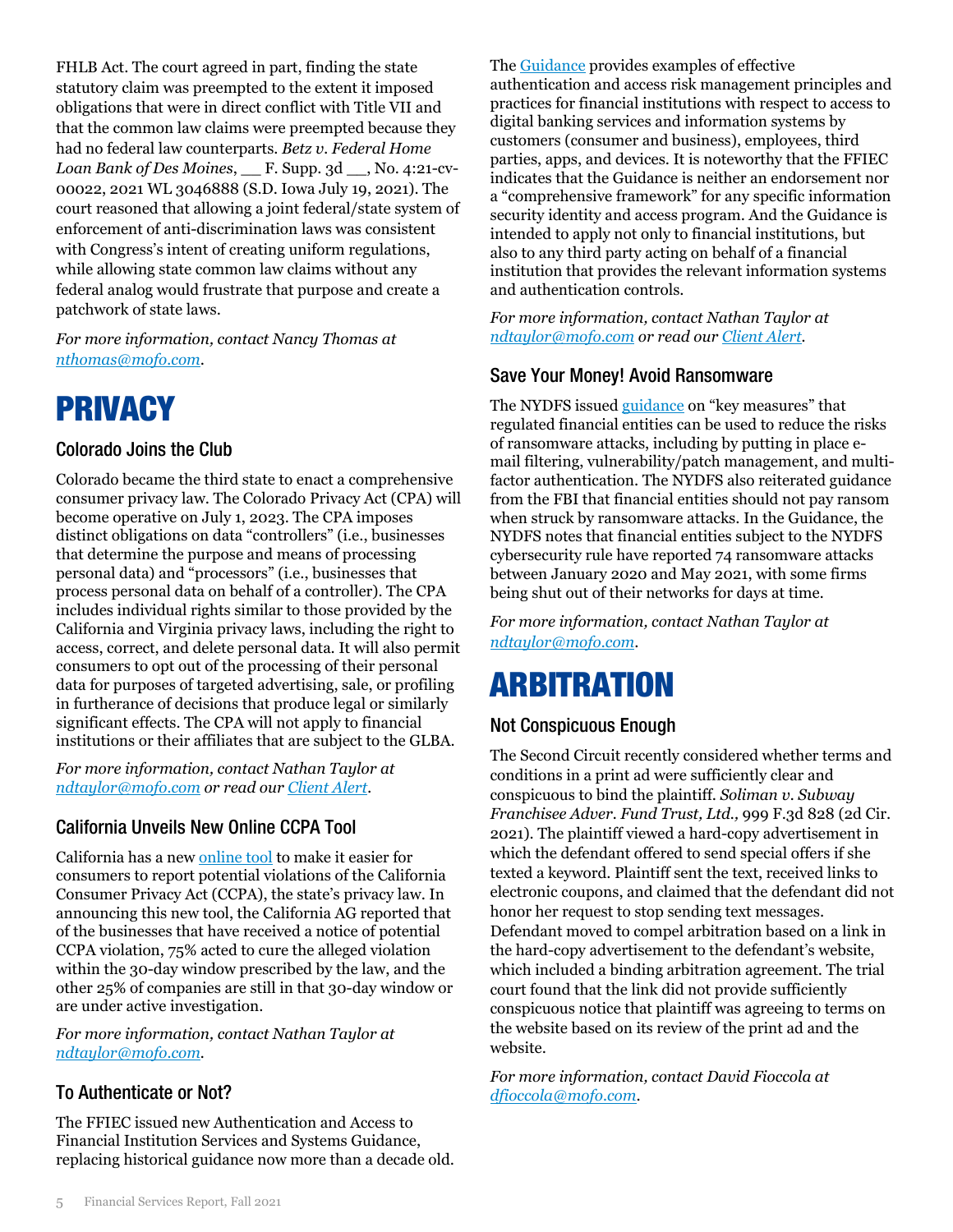### Third Parties Part I

The Eleventh Circuit affirmed the trial court's ruling that an individual was not bound by an arbitration agreement he signed as a corporate representative. *Tuckman v. JPMorgan Chase Bank, N.A.*, No. 20-11242, 2021 U.S. App. LEXIS 22876 (11th Cir. Aug. 3, 2021). The plaintiff was a principal in an LLC that entered into a financing contract with two other entities for a movie project. When the other two entities breached the agreement, plaintiff sued the defendant financial institution claiming the agreement was a fraud and defendant was involved. The court held that neither plaintiff nor defendant were signatories to the agreement and refused to pierce the veil of the LLC that had signed the agreement to apply the agreement to the individual plaintiff.

*For more information, contact Natalie Fleming Nolen at [nflemingnolen@mofo.com.](mailto:nflemingnolen@mofo.com)*

### Third Parties Part II

The Seventh Circuit also considered and rejected defendant's argument that a non-signatory defendant could enforce an arbitration agreement signed by plaintiff. *Sosa v. Onfido, Inc.*, No. 21-1107, 2021 U.S. App. LEXIS 23816 (7th Cir. Aug. 11, 2021). Plaintiff had an account with a marketplace company that allows the purchase and sale of items online. Plaintiff alleged the company had partnered with defendant to determine users' identities using biometric identifiers. Plaintiff filed suit against defendant, which moved to compel arbitration based on an arbitration agreement in the terms of service between plaintiff and the marketplace company. The Seventh Circuit agreed with the trial court's finding that defendant is not a third-party beneficiary of the terms of service, was not acting as an agent of the marketplace company, and could not invoke equitable estoppel to enforce the agreement. In particular, the Seventh Circuit noted that Illinois courts recognize a "strong presumption" against third-party beneficiary theories, explaining there must be "practically an express declaration" to find an entity is a third-party beneficiary. *Id*. at \*14.

*For more information, contact Nancy Thomas at [nthomas@mofo.com.](mailto:nthomas@mofo.com)*

### <span id="page-5-0"></span>**TCPA**

### Footnote 7 Not a Path Around Narrowed ATDS **Definition**

The District of South Carolina became one of the first courts to issue an ATDS-related decision following the Supreme Court's ruling in *Facebook, Inc. v. Duguid* that "a necessary feature of an autodialer under  $\S 227(a)(1)(A)$  is the capacity to use a random or sequential number generator to either store or produce phone numbers to be

called." 141 S. Ct. 1163, 1173 (2021); *Timms v. USAA Fed. Savings Bank*, C/A No. 3:18-cv-01495-SAL, 2021 WL 2354931, at \*4-7 (D.S.C. June 9, 2021). Relying on *Facebook*, the court found defendant bank's equipment did not fit within this narrow ATDS definition, rejecting the plaintiff's arguments that (1) the system had the capacity to store or produce numbers using a random or sequential number generator, and (2) relying on footnote 7 in *Facebook*, a system could be an ATDS if it uses a preproduced list of numbers and a random generator to determine the order. The court granted the bank summary judgment on the TCPA claim and related common law claims.

The Eastern District of Michigan applied the same reasoning in dismissing a putative TCPA class action. *Barry v. Ally Fin., Inc.*, Case No. 20-12378, 2021 WL 2936636, at \*2 (E.D. Mich. July 13, 2021). The court rejected the argument that *capacity* to store or produce numbers using a random or sequential number generator is sufficient, finding it "would have the effect of imposing liability on a defendant whenever it has such a system, with admittedly no nexus to the alleged harm to the plaintiff." *Id.* at \*4.

*For more information, contact Adam Hunt at [adamhunt@mofo.com.](mailto:adamhunt@mofo.com)*

### Florida's Not So Mini-TCPA Law Takes Effect

Florida's mini-TCPA law became effective on July 1, 2021. The law adopts an expanded definition of an autodialer, imposes broad "prior express written consent" requirements, and creates a private right of action for violations with statutory damages, among other things. The law, which comes on the heels of the Supreme Court's narrowing of the definition of "autodialer" in *Facebook, Inc. v. Duguid*, prohibits a person from making sales calls to consumers using "an automated system for the selection or dialing of telephone numbers or the playing of a recorded message" – without the consumer's prior express written consent. Additionally, the law creates a rebuttable presumption that any sales call to a Florida area code is made to a Florida resident or person in Florida at the time of the call.

*For more information, contact Tiffany Cheung at [tcheung@mofo.com](mailto:tcheung@mofo.com) or read ou[r Client Alert.](https://www.mofo.com/resources/insights/210706-tcpa-like-florida-law-takes-effect.html)*

### Job Recruitment Robocalls Are No Exception to the **TCPA**

The Ninth Circuit reversed the dismissal of a plaintiff's complaint alleging a TCPA violation based on defendant's leaving a pre-recorded job-recruitment message on plaintiff's cell phone. *Loyhayem v. Fraser Fin. & Ins. Servs., Inc.*, No. 20-56014, 2021 WL 3504057 (9th Cir. Aug. 10, 2021). The Ninth Circuit explained that the TCPA bars companies from sending all pre-recorded messages to cell phones without prior express consent. That consent can be written or oral, unless the message contains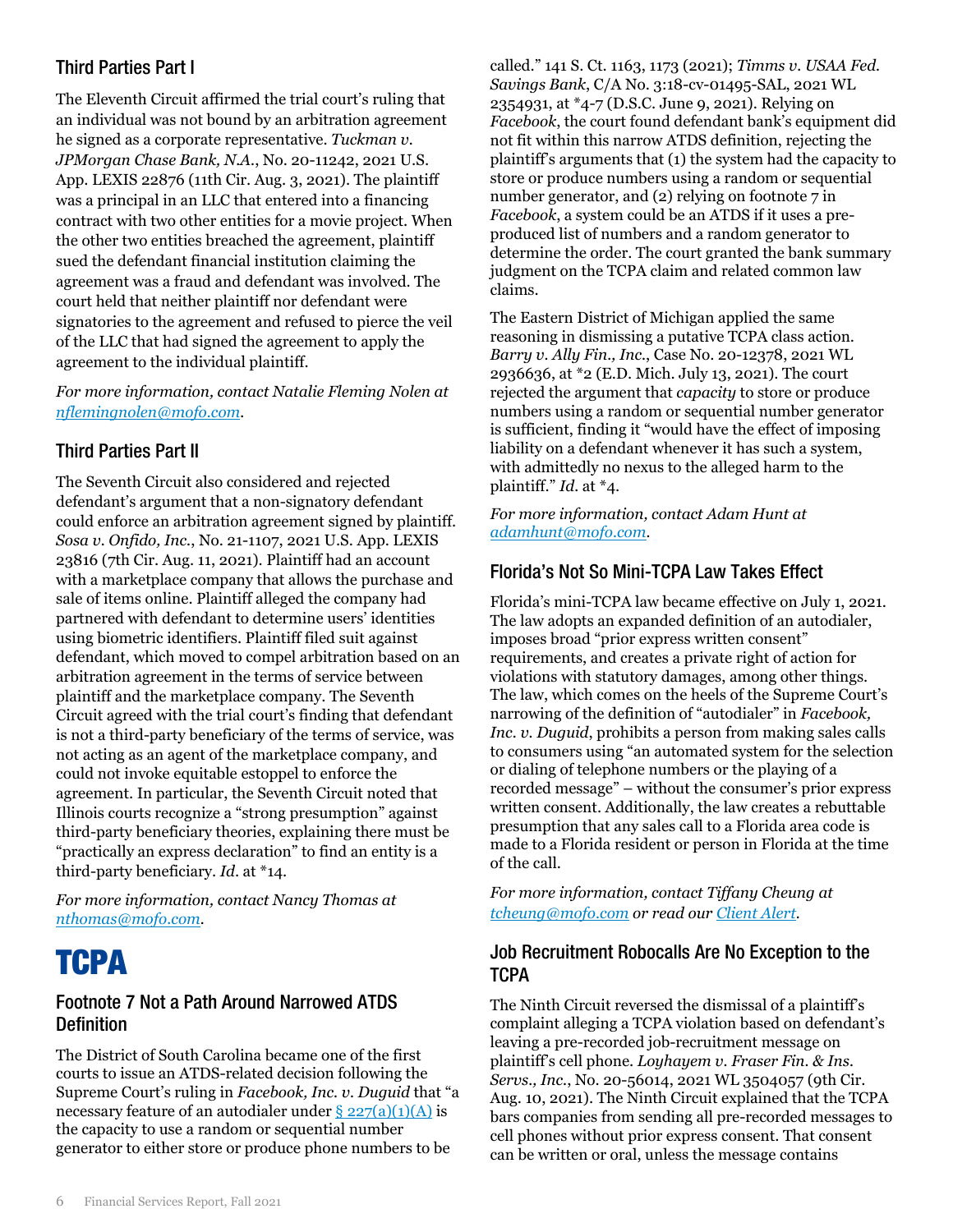advertising or telemarketing content, in which case the sender must have prior express written consent. Accordingly, the court found defendant required express consent to leave the pre-recorded job recruitment message on plaintiff's cell phone and plaintiff had stated a claim for violation of the TCPA.

*For more information, contact David Fioccola at [dfioccola@mofo.com.](mailto:dfioccola@mofo.com)*

### <span id="page-6-0"></span>BSA/AML

### Crypto AML Laws Coming

According to its Spring 202[1 regulatory agenda,](https://www.reginfo.gov/public/do/eAgendaMain?operation=OPERATION_GET_AGENCY_RULE_LIST¤tPub=true&agencyCode=&showStage=active&agencyCd=1500&csrf_token=A0BEC2ED4C59063B5089762B5D06B300C3EF4950C9EB7E29F641922C1C334AD805CAD5549729A314D553F6B10E108E71EE26) FinCEN plans to finalize rules relating to cryptocurrency reporting by the end of September 2021. As proposed, the rules (which were issued jointly with the FRB) would lower the Travel Rule threshold from \$3,000 to \$250 for international transfers. Covered financial institutions would be required to collect, retain, and transmit certain information for transactions above the threshold. The rules would also confirm that convertible virtual currency is considered "money" under the BSA. FinCEN plans to finalize additional rules in November 2021 that would require certain institutions to report movements above \$10,000 in crypto into an unhosted wallet.

*For more information, contact Marc-Alain Galeazzi at [mgaleazzi@mofo.com.](mailto:mgaleazzi@mofo.com)*

### FinCEN Issues AML/CFT Priorities

The Anti-Money Laundering Act of 2020 (AMLA) tasked the Secretary of the Treasury with establishing a list of AML and counter-financing of terrorism (CFT) priorities and updating these priorities at least every four years. FinCEN recentl[y published](https://www.fincen.gov/news/news-releases/fincen-issues-first-national-amlcft-priorities-and-accompanying-statements) the [list](https://www.fincen.gov/sites/default/files/shared/AML_CFT%20Priorities%20(June%2030%2C%202021).pdf) of priorities, which outlines eight key threats and risks that are governmentwide priorities: (1) corruption; (2) cybercrime, including relevant cybersecurity and virtual currency considerations; (3) foreign and domestic terrorist financing; (4) fraud; (5) transnational criminal organization activity; (6) drug trafficking organization activity; (7) human trafficking and human smuggling; and (8) proliferation financing.

*For more information, contact Marc-Alain Galeazzi at [mgaleazzi@mofo.com](mailto:mgaleazzi@mofo.com) or read our [Client Alert.](https://www.mofo.com/resources/insights/210112-anti-money-laundering-act.html)*

### No-Action Letter Report Results

Under the AMLA, FinCEN is required to assess whether to establish a no-action letter process for inquiries concerning the application of the BSA and other AML and CFT laws to specific conduct. FinCEN [released](https://www.fincen.gov/news/news-releases/fincen-completes-assessment-use-no-action-letters) a report concluding that it would be useful to have a no-action letter process for AML/CFT-related inquiries. FinCEN concluded that a no-action letter process would be useful, but should be limited to FinCEN's exercise of its own enforcement authority. A rulemaking to establish this process will follow, creating a third form of regulatory

relief offered by FinCEN in addition to administrative rulings and exceptive or exemptive relief.

*For more information, contact Marc-Alain Galeazzi at [mgaleazzi@mofo.com](mailto:mgaleazzi@mofo.com)*.

### BSA/AML Examination Manual Updates

The FFIE[C released](https://www.ffiec.gov/press/pr062121.htm) updates to the BSA/AML Examination Manual in the following four sections: (1) [International](https://www.ffiec.gov/press/PDF/Intl_Transportation_of_Currency_or_Monetary_Instruments_Reporting_Narrativec_and_Exam_Pro.pdf)  [Transportation of Currency or Monetary Instruments](https://www.ffiec.gov/press/PDF/Intl_Transportation_of_Currency_or_Monetary_Instruments_Reporting_Narrativec_and_Exam_Pro.pdf)  [Reporting;](https://www.ffiec.gov/press/PDF/Intl_Transportation_of_Currency_or_Monetary_Instruments_Reporting_Narrativec_and_Exam_Pro.pdf) (2) [Purchase and Sale of Monetary Instruments](https://www.ffiec.gov/press/PDF/Purchase_and_Sale_of_Monetary_Instruments_Recordkeeping_Narrative_and_Exam_Pro.pdf)  [Recordkeeping;](https://www.ffiec.gov/press/PDF/Purchase_and_Sale_of_Monetary_Instruments_Recordkeeping_Narrative_and_Exam_Pro.pdf) (3) [Reports of Foreign Financial Accounts;](https://www.ffiec.gov/press/PDF/Reports_of_Foreign_Accounts_Narrative_and_Exam_Pro.pdf) and (4[\) Special Measures.](https://www.ffiec.gov/press/PDF/Special_Measures_Narrative_and_Exam_Pro.pdf) The updates are not intended to serve as new instructions or to indicate increased focus on certain areas. Rather, these updates offer increased transparency into the examination process and support a risk-focused approach to examinations.

*For more information, contact Marc-Alain Galeazzi at [mgaleazzi@mofo.com.](mailto:mgaleazzi@mofo.com)*

### FinCEN Enforcement Action for BSA Violations

FinCEN [announced](https://www.fincen.gov/news/news-releases/fincen-announces-100-million-enforcement-action-against-unregistered-futures) the assessment of a \$100 million civil money penalty against a convertible virtual currency derivatives exchange for BSA violations. The exchange operates as an unregistered futures commission merchant (FSM) and provides money transmission services. FinCEN stated that the exchange experienced rapid growth without developing the necessary AML program. This included failing to maintain compliant AML and customer identification programs and failing to report suspicious activity. The enforcement action is part of a global settlement with the Commodity Futures Trading Commission and is FinCEN's first enforcement action against an FSM. In addition to the penalty, the exchange agreed to engage an independent consultant to conduct a SAR lookback and to review its policies, procedures, and controls.

*For more information, contact Marc-Alain Galeazzi at [mgaleazzi@mofo.com.](mailto:mgaleazzi@mofo.com)*